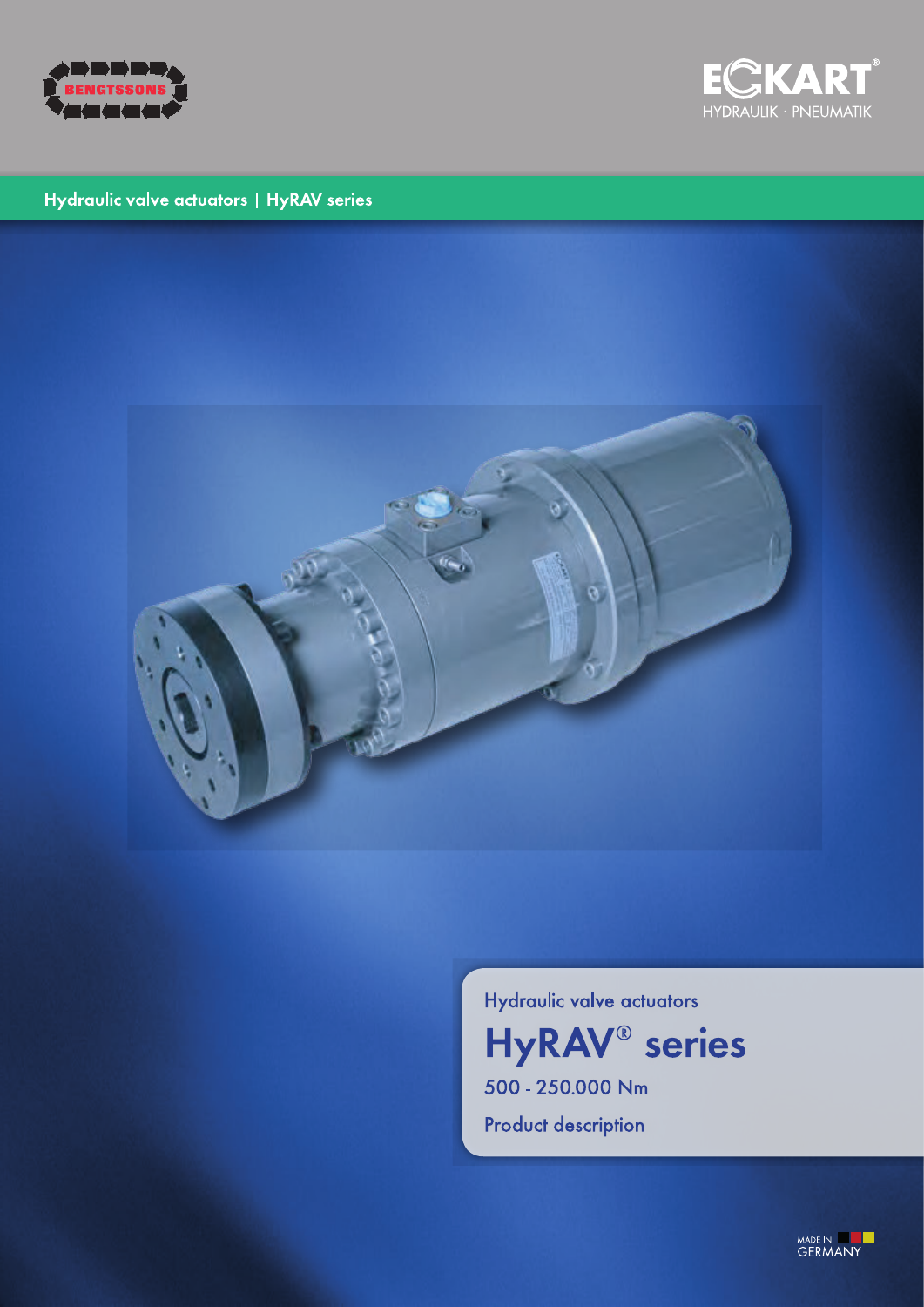## **Hydraulic valve actuators | HyRAV series**

**HyRAV**® - more powerful, compact, safer and tailored perfectly to your demands

The hydraulic valve actuators HyRAV of Eckart, form a full series of double-acting actuators or spring return actuators according to the principle of helical gears. The compact and concentric design of the valve has proven to be excellent in practice and provides the customer with space savings as well as reliability. Moreover, the HyRAV series can be applied in the most severe conditions, i.e. from high vibrations to severe environmental locations, and further, provides a powerful, safe solution for automation of valves. Additionally, the series is easily adapted to all types of valves, what is a result of the generous design of the hollow shaft and adaptable flange types.

### **Advantages at a glance:**

- · 12 drive sizes with torques up to 250.000 Nm at 210 bar
- · Small dimensions, slim and compact style
- · Smallest footprint to torque ratio
- · By concentric design are no radial forces transmitted to the valve
- · Optimum cushioning protects the valve and actuator
- · Easy installation and adjustment to each valve
- · Maintenance free, no lubrication required
- · Suitable for on/off, control and failsafe operation
- · High repeat accurancy and very simple control of the flow rates
- · Extremely trip possible (eg. 90° in 0,2 sec.)
- · Robust against extreme environmental conditions
- · Durable against vibrations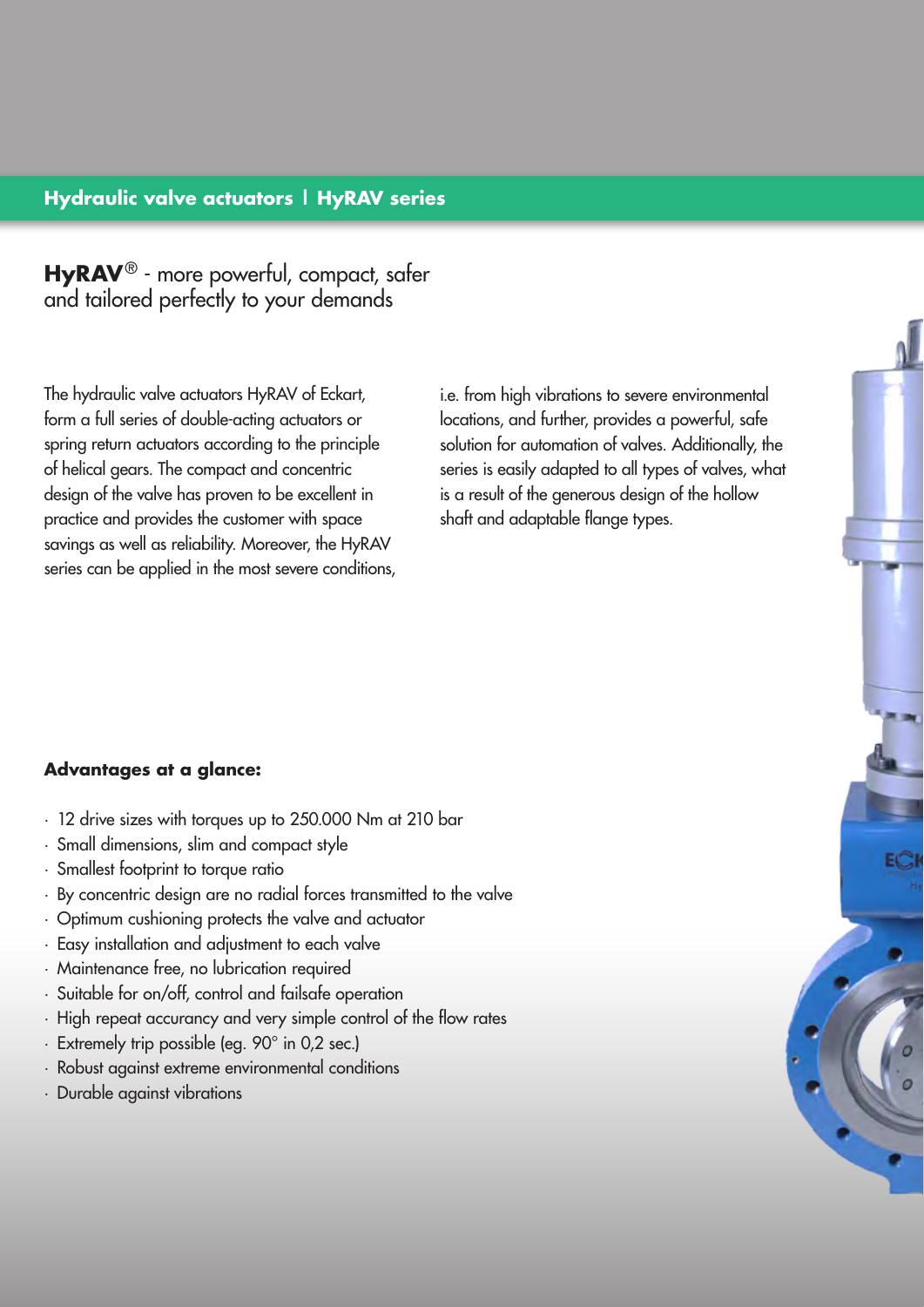

# **Technical data**



| Technical data (standard - others on request) |                                                                       |  |  |  |  |  |
|-----------------------------------------------|-----------------------------------------------------------------------|--|--|--|--|--|
| Valve actuator type                           | helical gear - double acting or<br>single acting (spring return)      |  |  |  |  |  |
| max, allowable operating pressure             | 210 <sub>bar</sub>                                                    |  |  |  |  |  |
| min. operating pressure required              | 5 to 10 bar                                                           |  |  |  |  |  |
| Angle of rotation                             | Quarter turn / 90°                                                    |  |  |  |  |  |
| Positioning accuracy                          | $<$ 0,5 $^{\circ}$ of full scale                                      |  |  |  |  |  |
| Medium                                        | recommended: mineral oil of<br>group HLP/DIN 51524                    |  |  |  |  |  |
| Ambient temperature                           | $-25^\circ$ C bis + 70 $^\circ$ C                                     |  |  |  |  |  |
| Protection class                              | <b>IP65</b>                                                           |  |  |  |  |  |
| Valve attachment flange                       | <b>EN ISO 5211</b>                                                    |  |  |  |  |  |
| Lifetime                                      | double acting: $> 100.000$<br>operations                              |  |  |  |  |  |
|                                               | single acting (fail safe): dependent<br>on the desired spring package |  |  |  |  |  |
| Duty rating                                   | $S1 - 100%$                                                           |  |  |  |  |  |
| Operating time range OPEN/CLOSE               | 0,5 sec. to 200 sec.                                                  |  |  |  |  |  |
| max. time range Fail Safe<br>OPEN/CLOSE       | till 0,2 sec. (dependend on the<br>valve actuator size)               |  |  |  |  |  |
| Certificates/approvals                        | ATEX, SIL2, further in<br>processing/planning                         |  |  |  |  |  |
| Materials                                     | Steel, GGG                                                            |  |  |  |  |  |
| Seals                                         | PU / NBR                                                              |  |  |  |  |  |

| <b>Applications</b>               |                                                                                                                                                        |
|-----------------------------------|--------------------------------------------------------------------------------------------------------------------------------------------------------|
| Power                             | Power plants(coal, gas, oil,<br>nuclear)<br>Hydroelectric power plants<br>Geothermal power plants<br>Solar thermal power plants<br>Biogas power plants |
| Oil & gas                         | Exploration, offshore<br><b>Rafineries</b><br>Pipelines<br>Tank farms                                                                                  |
| Water                             | Steel hydraulics construction<br>Water treatment plants<br>Sewage treatment plants<br>Drinking water distribution                                      |
| Industrial & special<br>solutions | Shipbuilding & submarines<br>Chemical / pharmaceutical<br>industry<br>Food industry<br>Air conditioning<br>Steel mills                                 |

| <b>HyRAV</b><br><b>Type</b> |                 | Valve attachment flange<br><b>EN ISO 5211</b> | Valve attachment<br>flange<br><b>EN ISO 5211</b> | <b>Hollow shaft</b><br>with feather keys | <b>Hollow shaft</b><br>with square | weight<br>double<br>acting |
|-----------------------------|-----------------|-----------------------------------------------|--------------------------------------------------|------------------------------------------|------------------------------------|----------------------------|
|                             | Standard        | Torque [Nm] *                                 |                                                  | [mm]                                     | [mm]                               | [kg]                       |
| <b>AS000</b>                | F10             | 500                                           | $F$ 07 – F 10 – F 12                             | max. $\varnothing$ 28 H9                 | max. $\lozenge$ 22 H11             | 14                         |
| <b>ASO01</b>                | F12             | 1000                                          | $F10 - F12 - F14$                                | max. $\varnothing$ 36 H9                 | max. $\lozenge$ 27 H11             | 25                         |
| <b>ASO02</b>                | F14             | 2000                                          | $F$ 12 – F 14 – F 16                             | max. $\varnothing$ 48 H9                 | max. $\lozenge$ 36 H11             | 38                         |
| <b>AS004</b>                | F16             | 4000                                          | $F14 - F16 - F25$                                | max. $\varnothing$ 60 H9                 | max. $\lozenge$ 46 H <sub>11</sub> | 55                         |
| <b>ASO08</b>                | F <sub>25</sub> | 8000                                          | $F16 - F25 - F30$                                | max. $\varnothing$ 72 H9                 | max. $\lozenge$ 55 H11             | 105                        |
| <b>AS016</b>                | F30             | 16000                                         | $F$ 25 – F 30 – F 35                             | max. $\varnothing$ 98 H9                 | max. $\lozenge$ 75 H11             | 185                        |
| AS032                       | F35             | 32000                                         | $F$ 30 – F 35 – F 40                             | $max. Ø$ 130 H9                          | max. 0 115 H11                     | 380                        |
| AS063                       | F40             | 63000                                         | $F$ 35 – F 40 – F 48                             | max. $\varnothing$ 160 H9                | max. $\lozenge$ 130 H11            | 520                        |
| <b>AS100</b>                | F48             | 100000                                        | $F$ 40 – F 48                                    | max. $\varnothing$ 200 H9                | max. 0 165 H11                     | 770                        |
| AS125                       | F48             | 125000                                        | $F$ 40 – F 48                                    | max. Ø 220 H9                            | max. 0 180 H11                     | 940                        |
| AS185                       | F60             | 185000                                        | $F$ 48 – F 60                                    | max. Ø 250 H9                            | max. $\lozenge$ 200 H11            | 1250                       |
| AS250                       | F60             | 250000                                        | $F$ 48 – F 60                                    | $max.$ Ø 280 H9                          | max. $\lozenge$ 220 H11            | 1580                       |

\* Torques are variable and can be adapted to the customer needs.